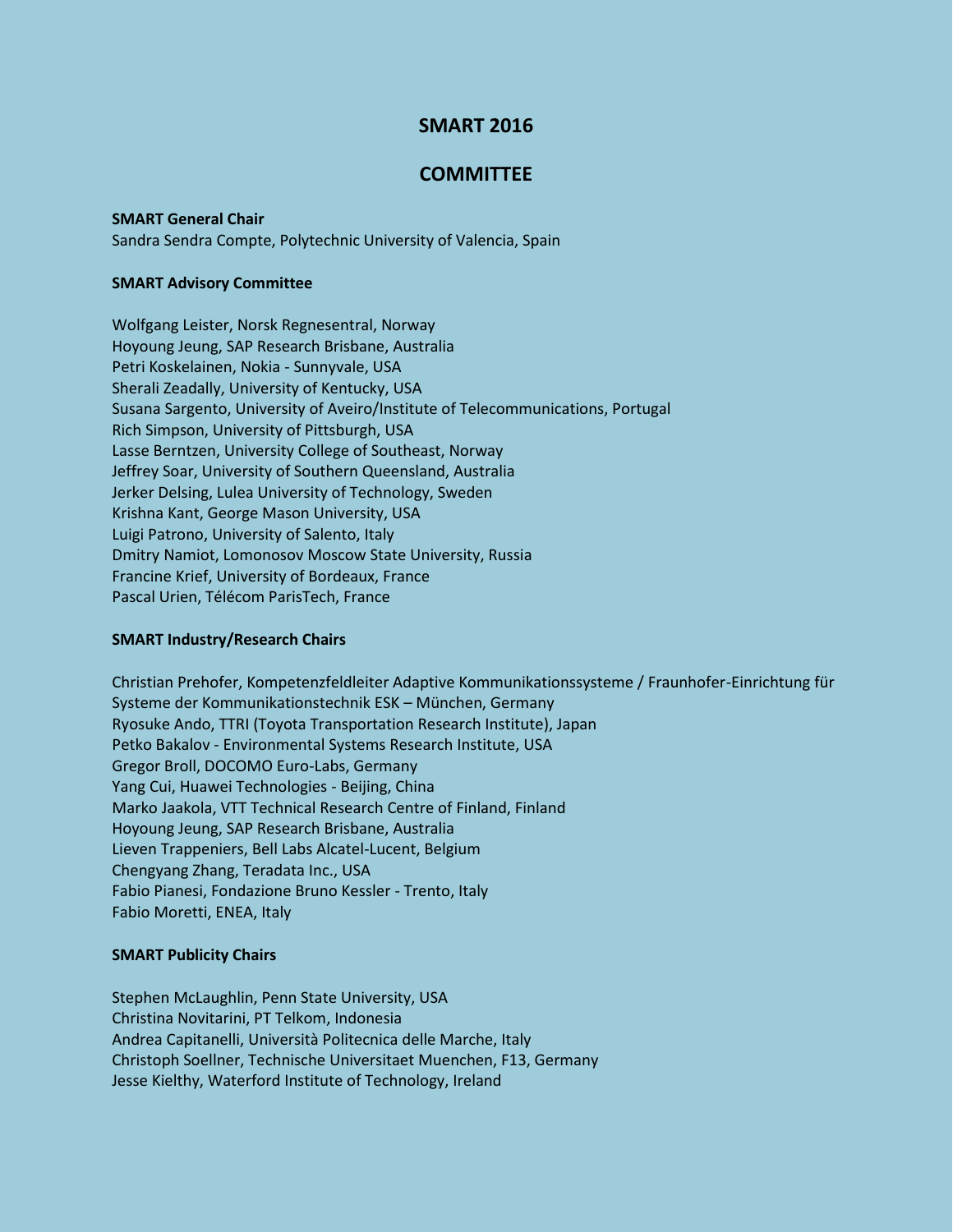### **SMART 2016 Technical Program Committee**

Sasan Adibi, Deakin University, Melbourne, Australia Arnulfo Alanis G, Instituto Tecnológico de Tijuana, Mexico Vincent Alimi, University of Caen, France Luis Alvarez Sabucedo, Universidade de Vigo, Spain Ryosuke Ando, TTRI (Toyota Transportation Research Institute) , Japan Amin Anjomshoaa, MIT SENSEable City Lab, USA Georg Aumayr, Johanniter, Austria Petko Bakalov - Environmental Systems Research Institute, USA Karolina Baras, Madeira-ITI, University of Madeira, Portugal Stylianos Basagiannis, United Technologies Research Center Ireland -Cork, Ireland Kashinath Basu, University Wheatley Campus Oxford, U.K. Lasse Berntzen, University College of Southeast, Norway Mehul Bhatt, University of Bremen, Germany Rajendra V. Boppana, University of Texas - San Antonio, USA Tone Bratteteig, University of. Oslo, Norway Ramon F. Brena, Tecnologico de Monterrey, Mexico Patrick Brézillon, LIP6 - University Pierre and Marie Curie (UPMC), France Gregor Broll, DOCOMO Euro-Labs, Germany Juan-Carlos Cano, Universitat Politècnica de València, Spain Vicente Carabias-Hütter, ZHAW Institute of Sustainable Development, Switzerland Miguel Carvalho, MIT Portugal Program, Portugal Serge Chaumette, Bordeaux Computer Science Research Laboratory (LaBRI) - Universiy of Bordeaux, France De-Jiu Chen, KTH Royal Institute of Technology, Sweden George Z. Chen, Heriot-Watt University, UK Hao Chen, State University of New York at Binghamton, USA Zhen Chen, Heriot-Watt University - Edinburgh, UK Yao-Yi Chiang, University of Southern California, USA Jacek Chmielewski, Poznan University of Economics, Poland Jaz Hee-jeong Choi, Institute for Creative Industries and Innovation, Australia Yang Cui, Huawei Technologies - Beijing, China Benoit Darties, University of Burgundy, France Patrizio Dazzi, ISTI-CNR, Italy Vladimir Deart, Moscow Technical University of Communication and Informatics, Russia Eugen Dedu, University of Franche-Comté, France Jerker Delsing, Lulea University of Technology, Sweden Enrico Denti, University of Bologna, Italy Catello Di Martino, University of Illinois - Urbana Champaign, USA Mariagrazia Dotoli, Politecnico di Bari, Italy Nour-Eddin El Faouzi, Transport and Traffic Engineering Laboratory (LICIT), IFSTTAR, France Ghaïs El Zein, IETR - INSA Rennes, France Markus Endler, Pontifical Catholic University of *Rio* de Janeiro, Brazil Sergio Escalera Guerrero, University of Barcelona, Spain Andras Farago, University of Texas at Dallas, USA Alois Ferscha, Johannes Kepler Universität Linz, Austria Manuel Filipe Santos, University of Minho, Portugal, Portugal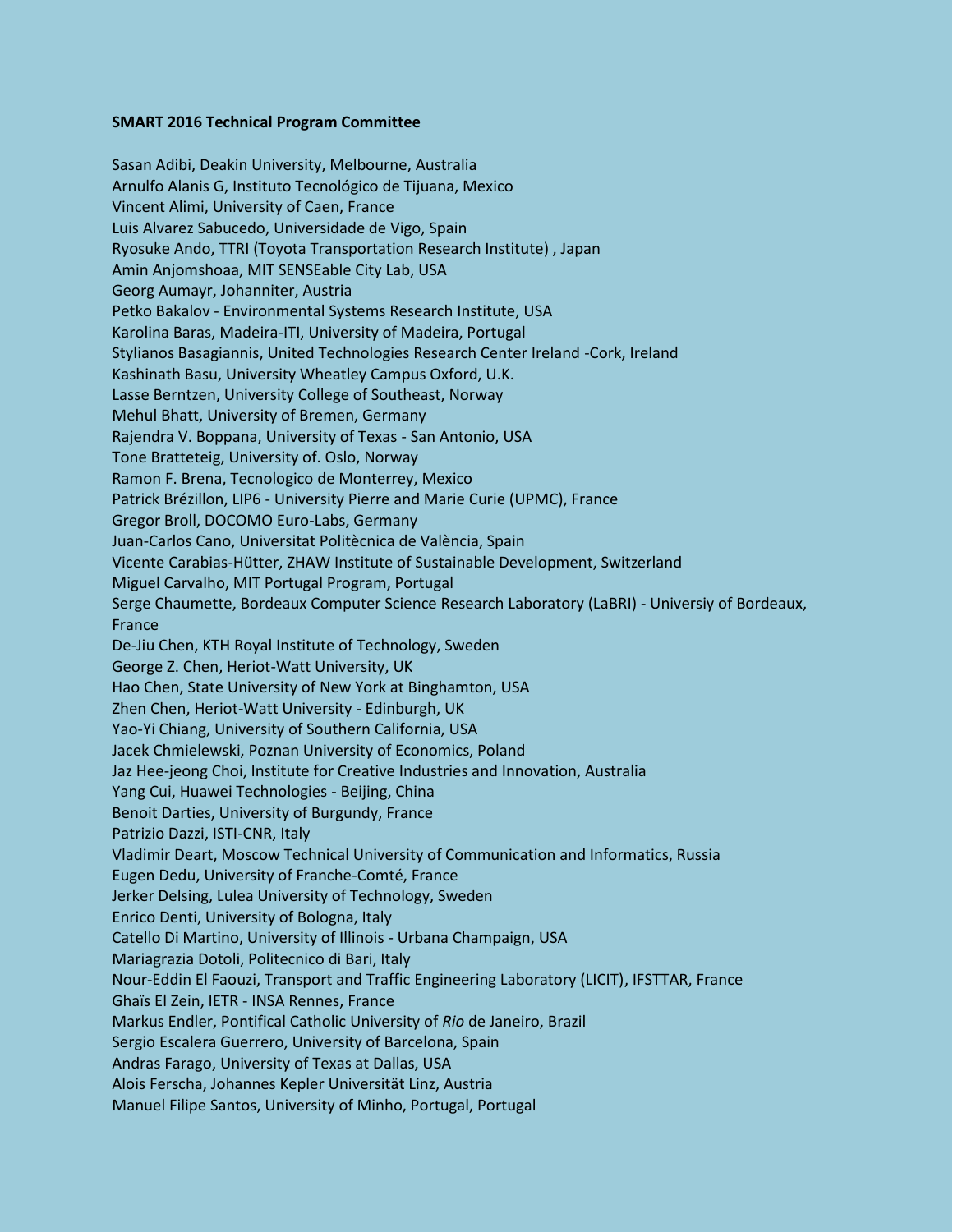Steffen Fries, Siemens AG, Germany Kaori Fujinami, Tokyo University of Agriculture and Technology, Japan Luigi Gallo, ICAR-CNR, Italy Ivan Ganchev, University of Limerick, Ireland Ava Fatah gen Schieck, The Bartlett - University College London, UK Yann Glouche, INRIA - Rennes research center, France Javier Manuela Gozalvez Sempere, The Universidad Miguel Hernández de Elche, Spain Carlos Guerrero, Universitat de les Illes Balears, Spain Bin Guo, Northwestern Polytechnical University, China Mohammad Hammoudeh, Manchester Metropolitan University, UK Erik Hoel, Environmental Systems Research Institute, USA Gerold Hölzl, University of Passau, Germany Efthymios Housos, University of Patras, Greece Xiaodi Huang, Charles Sturt University, Australia Xinyi Huang, Fujian Normal University, China Sandor Imre, Budapest University of Technology and Economics, Hungary Ravi Jhawar, University of Luxembourg, Luxembourg Marko Jaakola, VTT Technical Research Centre of Finland, Finland Vahid Javidroozi, Birmingham City University, UK Haziq Jeelani, Galgotias University - New Delhi, India Hoyoung Jeung, SAP Research Brisbane, Australia Zhen Jiang, West Chester University of Pennsylvania, USA Achilles Kameas, Hellenic Open University, Greece Ibrahim Kamel, University of Sharjah, UAE Krishna Kant, George Mason University, USA Anne Kärki, Satakunta University of Applied Sciences, Finland Randi Karlsen, University of Tromso, Norway Abdelmajid Khelil, Bosch Software Innovation / Baden-Wuerttemberg Cooperative State University, Germany Redouane Khemmar, Groupe ESIGELEC, France Alexander Klein, Technische Universität München, Germany Christian Koch, Chalmers University of Technology - Gothenburg, Sweden Lisimachos Kondi, University of Ioannina, Greece Shin'ichi Konomi, University of Tokyo, Japan Christopher Koroneos, National Technical University of Athens, Greece Petri Koskelainen, Nokia - Sunnyvale, USA Francine Krief, University of Bordeaux, France Kirill Krinkin, Saint-Petersburg Academic University / Russian Academy of Science, Russia Baha Kuban, CleanGlobe / Demir Enerji, Turkey Dileep Kumar, Universiti Utara Malaysia, Malaysia Spyros Lalis, University of Thessaly, Greece Ahmed Lbath, l'Université Joseph Fourier – Grenoble, France Chang-Gun Lee, Seoul National University, South Korea John R. Lee, University of Edinburgh - Scotland, UK Kevin Lee, Murdoch University, Australia Wolfgang Leister, Norsk Regnesentral, Norway Massimiliano Leoncini, Department for Research Coordination of Tuscany Region, Italy Isaac Lera, Universitat de les Illes Balears, Spain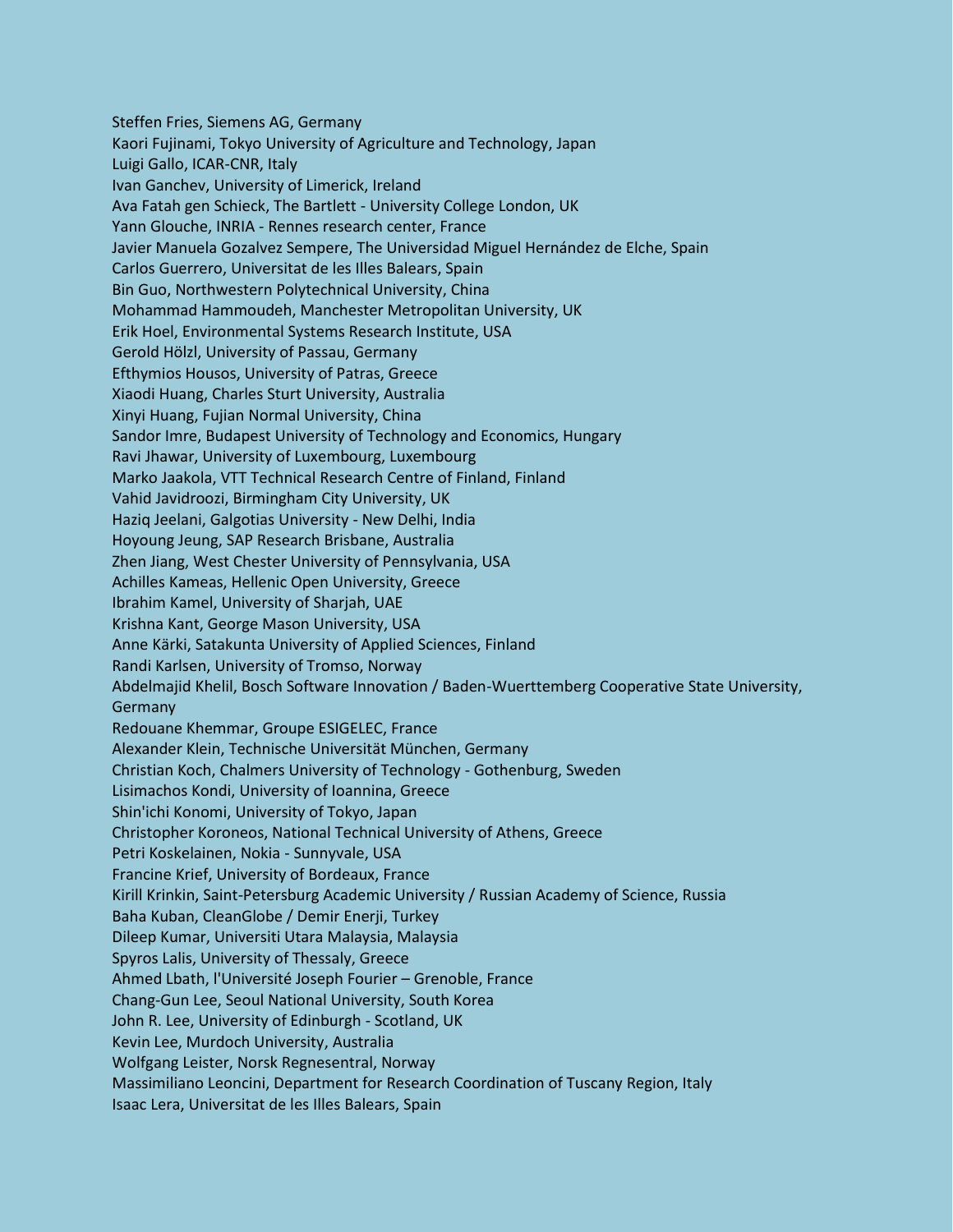Dan Lin, Missouri University of Science and Technology, USA Claudia Linnhoff-Popien, University of Munich, Germany Marco Listanti, University Sapienza of Roma, Italy Linda Little, Northumbria University, UK Giovanni Livraga, Università degli Studi di Milano - Crema, Italy Pascal Lorenz, University of Haute Alsace, France Oana Luca, Technical University of Civil Engineering Bucharest, Romania Xuanwen Luo, Sandvik Mining and Construction - Alachua, USA Paul Lyons, Massey University - Palmerston North, New Zealand Maode Ma, Nanyang Technological University, Singapore José Machado, University of Minho, Portugal Namunu Maddage, University of Melbourne, Australia Tatiana Kozlova Madsen, Aalborg University, Denmark Rabi N. Mahapatra, Texas A&M University, USA Christian Makaya IBM T.J. Watson Research Center, USA Yasir Malik, University of Sherbrooke, Canada Martina Mara, Ars Electronica Futurelab, Austria Antonio Ruiz Martinez, University of Murcia, Spain Francisco Martins, University of Lisbon, Portugal Nitin Maslekar, NEC Laboratories Europe, Germany José Ramiro Martínez de Dios, University of Seville, Spain Manuel Mastrofini, Tek4Business / University of Rome Tor Vergata, Italy Stephen McLaughlin, Penn State University, USA Natarajan Meghanathan, Jackson State University - Jackson, USA John-Jules Charles Meyer, Utrecht University, Netherlands Harris Michail, Cyprus University of Technology, Cyprus Carlos Miguel Tavares Calafate, Technical University of Valencia, Spain Klaus Moessner, University of Surrey, UK Young Moon, Syracuse University, USA Robert Morelos-Zaragoza, San Jose State University, USA Helena Nadais, University of Aveiro, Portugal Dmitry Namiot, Lomonosov Moscow State University, Russia Hongbo Ni, Northwestern Polytechnical University, China Mehran Alidoost Nia, University of Guilan, Rasht, Iran Chris Nugent, University of Ulster, UK Hadi Otrok, Khalifa University of Science, Technology & Research (KUSTAR) - Abu Dhabi, UAE Edoardo Patti, Politecnico di Torino, Italy Luigi Patrono, University of Salento, Italy Jun Peng, University of Texas - Pan American- Edinburg, USA Wilma Penzo, DISI - University of Bologna, Italy Christine Perakslis, Center for Research and Evaluation, Providence / Johnson & Wales University, Providence, USA Fernando Pereñíguez García, Universidad Católica San Antonio Murcia, Spain Nuno Pereira, ISEP - Polytechnic Institute of Porto, Portugal Fabio Pianesi, Fondazione Bruno Kessler - Trento, Italy Christian Prehofer, Kompetenzfeldleiter Adaptive Kommunikationssysteme / Fraunhofer-Einrichtung für Systeme der Kommunikationstechnik ESK – München, Germnay Schmidt Ralf-Roman, Austrian Institute of Technology, Austria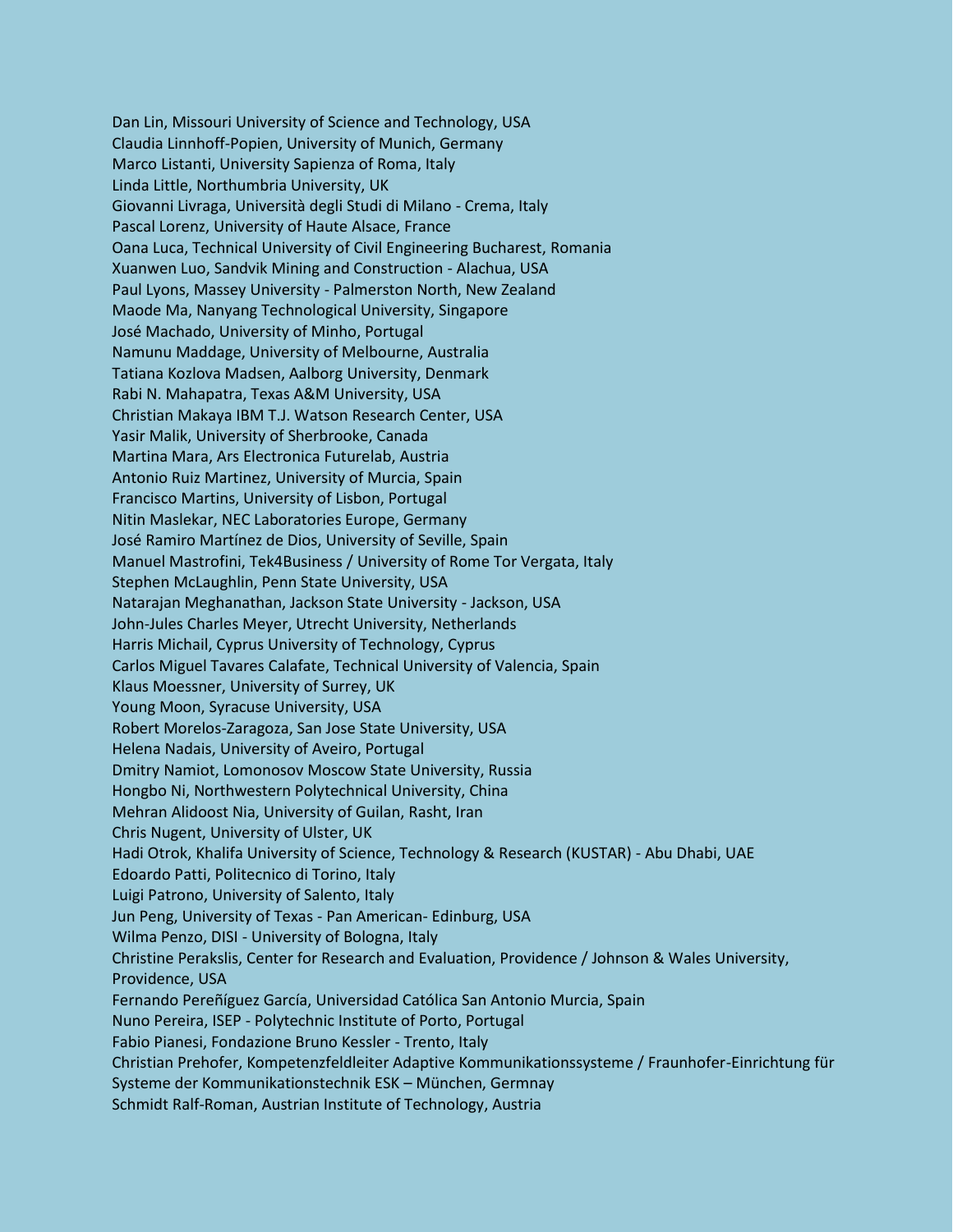Juwel Rana, Luleå University of Technology, Sweden Sherif Rashad, Florida Polytechnic University, USA Luis Paulo Reis, University of Minho, Portugal Piotr Remlein, Poznan University of Technology, Poland José M. Reyes Álamo, New York City College of Technology, USA Michele Risi, University of Salerno, Italy Joel Rogriques, University of Beira Interior/Institute of Telecommunications, Portugal Enrique Romero-Cadaval, University of Extremadura, Spain Alessandra Russo, Imperial College London, UK Gunter Saake, Otto-von-Guericke-University Magdeburg, Germany Kouchi Sakurai, Kyushu University-Fukuoka, Japan Susana Sargento, University of Aveiro/Institute of Telecommunications, Portugal Panagiotis Sarigiannidis, University of Western Macedonia - Kozani, Greece Trenton Schulz, Norwegian Computer Center (Norsk Regnesentral), Norway Ahmadou Sere, SAFRAN Morpho, France Larry Weidong Shi, University of Houston, USA Vera Shiko, Institute of Transport, Albania Farhan Siddiqui, Walden University, USA Rich Simpson, University of Pittsburgh, USA Steffen Späthe, Friedrich Schiller University Jena, Germany Jeffrey Soar, University of Southern Queensland, Australia Rafael C. Socorro Hernández, ACCIONA Infraestructuras S.A., Spain Young-Joo Suh, Pohang University of Science and Technology (POSTECH), Korea Andrei Sukhov, Internet TV Ltd., Russia Kåre Synnes, Luleå University of Technology, Sweden Yutaka Takahashi, Kyoto University, Japan Markus Taumberger, VTT - Technical Research Centre of Finland, Finland Sabu M Thampi, Indian Institute of Information Technology and Management - Kerala, India Dian Tjondronegoro, Queensland University of Technology, Australia Lieven Trappeniers, Bell Labs Alcatel-Lucent, Belgium Ming-Fong Tsai, Industrial Technology Research Institute of Taiwan, R.O.C Gurkan Tuna, Trakya University, Turkey Alessandra Vaccari, Università di Ferrara, Italy Margriet van Schijndel-de Nooij, EARPA, Belgium Sauro Vicini, IRCCS Ospedale San Raffaele, Italy Ilaria Vitellio, Università degli Studi di Napoli Federico II, Italy Igor Wojnicki, AGH University of Science and Technology, Poland Ouri Wolfson, University of Illinois - Chicago, USA Qin Xin, University of Faroe Islands, Demark Ying-Qing Xu, Tsinghua University - Beijing, China Zheng Yan, Aalto University, Finland Guanghua Yang, The University of Hong Kong, Hng Kong Huanjia Yang, Loughborough University, UK Shusen Yang, Imperial College London / Intel Collaborative Research Institute (ICRI), UK Mao Ye, The Pennsylvania State University, USA Jin Soung Yoo, Indiana University - Purdue University - Fort Wayne, USA Chang Wu Yu, Chung Hua University, Taiwan Wuyi Yue, Konan University, Japan